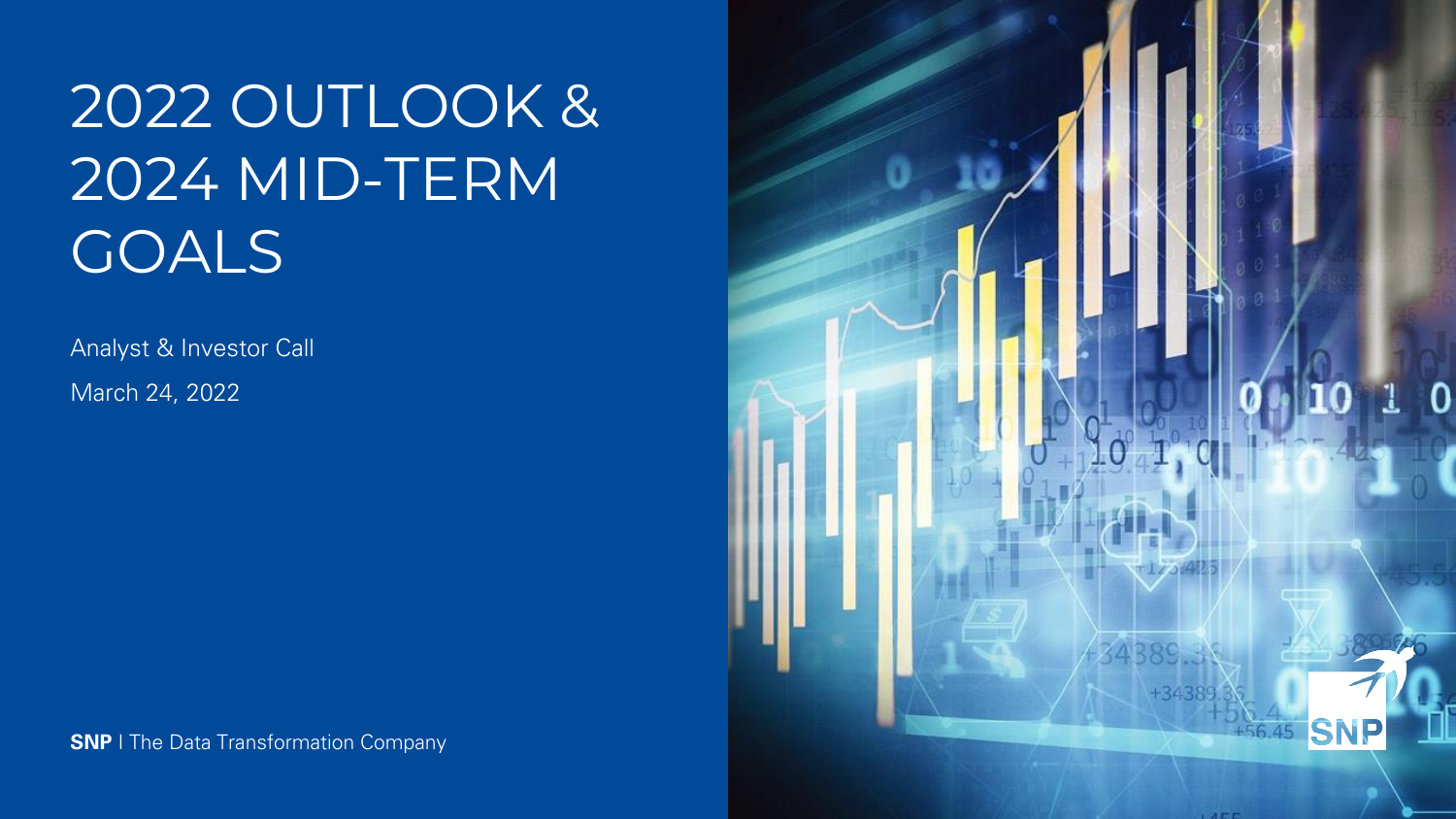### Strategic Evolution of our Market Approach

Each stage builds on the previous one and thus ensures continuity and seamless integration



#### **2000 – 2017**

- > Portfolio: Data Transformation M&A, Divestiture & Harmonization
- > Software as enabler of Service business
- > Geographical expansion through M&A



#### **2017 – 2021**

- > Portfolio Expansion of Data Transformation to SAP S/4HANA Migrations
- > Software as enabler of Partner business
- > Technology M&A



#### **As of 2022**

- > Portfolio expansion Data Management & Analytics
- > Cloud as biggest driver for growth
- > Software as enabler of Partner business & Recurring revenues
- > Technology M&A

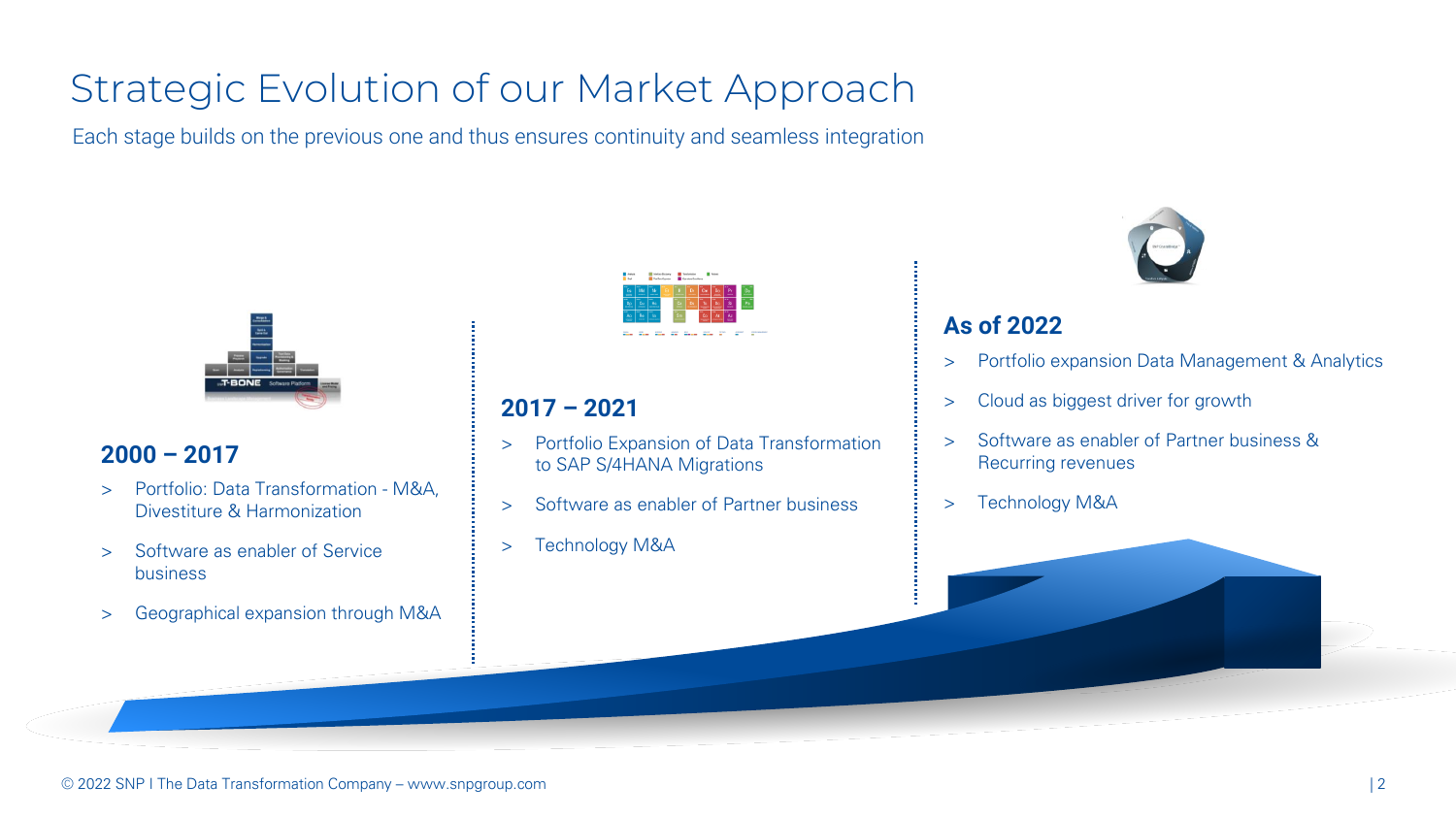## New Strategy Program ELEVATE - Overview

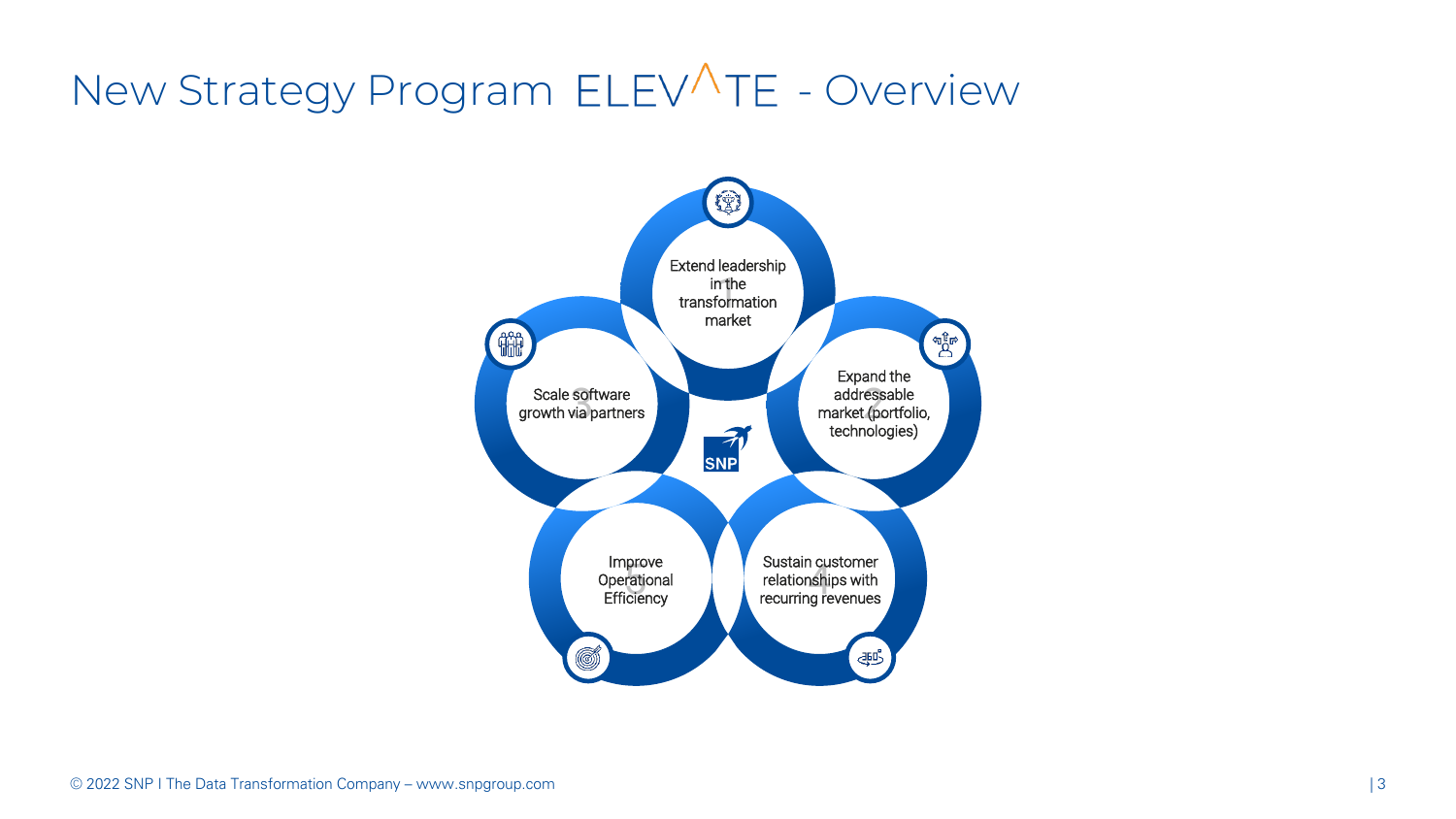#### 2022 Outlook & 2024 Mid-term Goals

- **2021** unaudited<sup>3</sup>
- > Group Order Entry: € 192.1m
- > Group Revenue: € 167.0m / € 160.0m (like-for-like)<sup>1</sup>
- > Group EBITDA: € 16.3m
- > Group EBIT: € 6.3m



**2022**

outlook

- > Group Revenue: € 170m to € 190m
- > Group EBITDA: Stronger growth than EBIT due to higher PPA<sup>2</sup>
- > Group EBIT:  $€ 10.5m$  to  $€ 13m$

> Group Revenue >  $€ 230m$ 

**2024**

goals

- > Revenue share Segment Software expected to grow above group level
- > Group EBIT margin: 10 percentage points above 2021

2) As a result of acquisitions in 2021

3) Updated compared to preliminary results published January 14, 2022. Audited figures to be presented March 30, 2022.

<sup>1)</sup> "like-for-like": including the full-year revenues of the acquired companies Datavard AG and EXA AG and excluding revenues of the sold subsidiary SNP Poland Sp. z.o.o.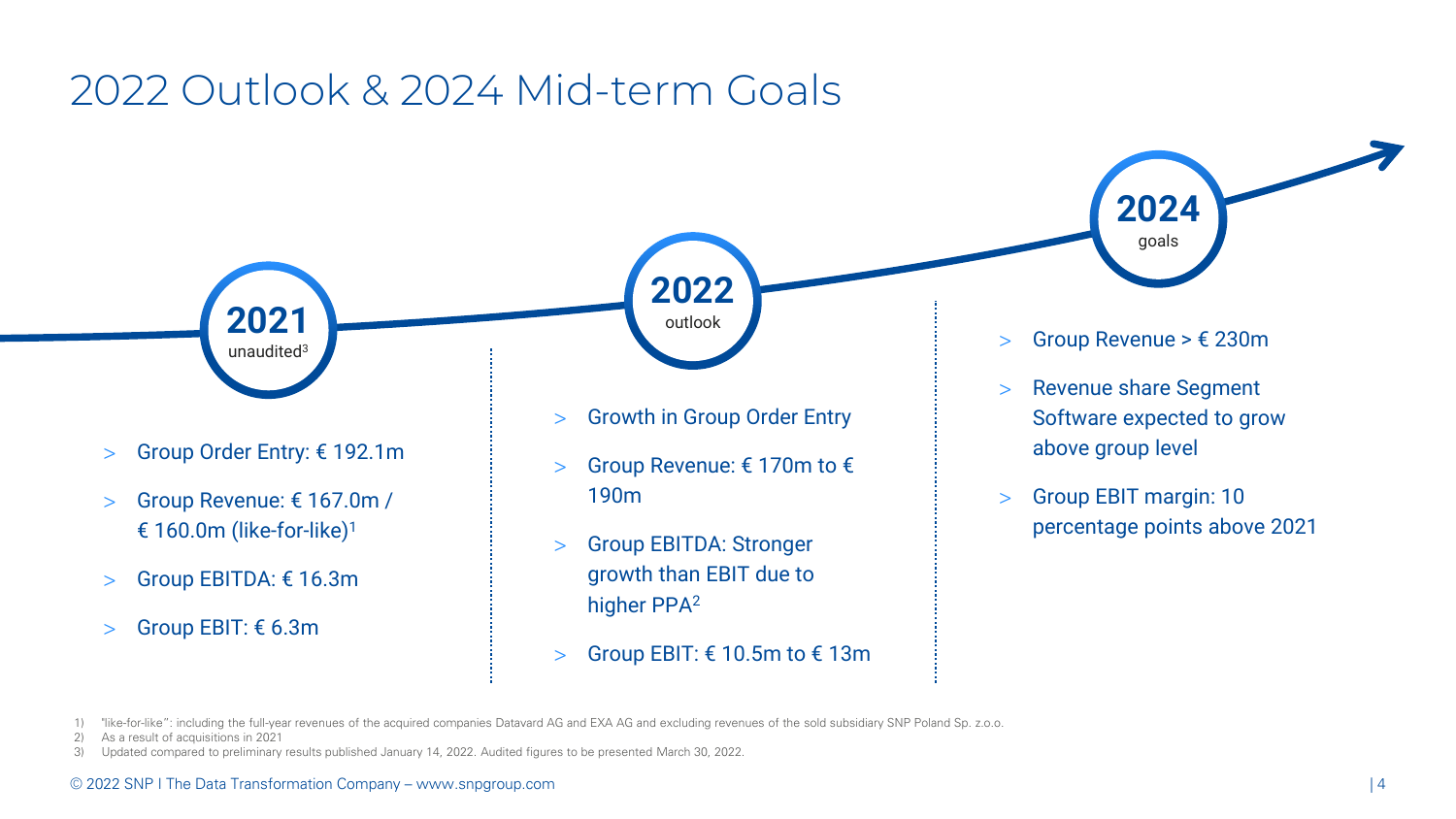### Financial Calendar 2022

| Mar 30, 2022             | <b>Publication of the Annual Report 2021</b>              |
|--------------------------|-----------------------------------------------------------|
| Mar 30, 2022 - 14:00 CET | <b>Analyst &amp; Investor Call FY results 2021</b>        |
| Apr 28, 2022             | Publication of the Interim Statement Q1 2022              |
| Jun 2, 2022              | <b>Annual General Meeting 2022</b>                        |
| Aug 10, 2022             | <b>Publication of the Half-Year Financial Report 2022</b> |
| Oct 27, 2022             | Publication of the Interim Statement Q3 2022              |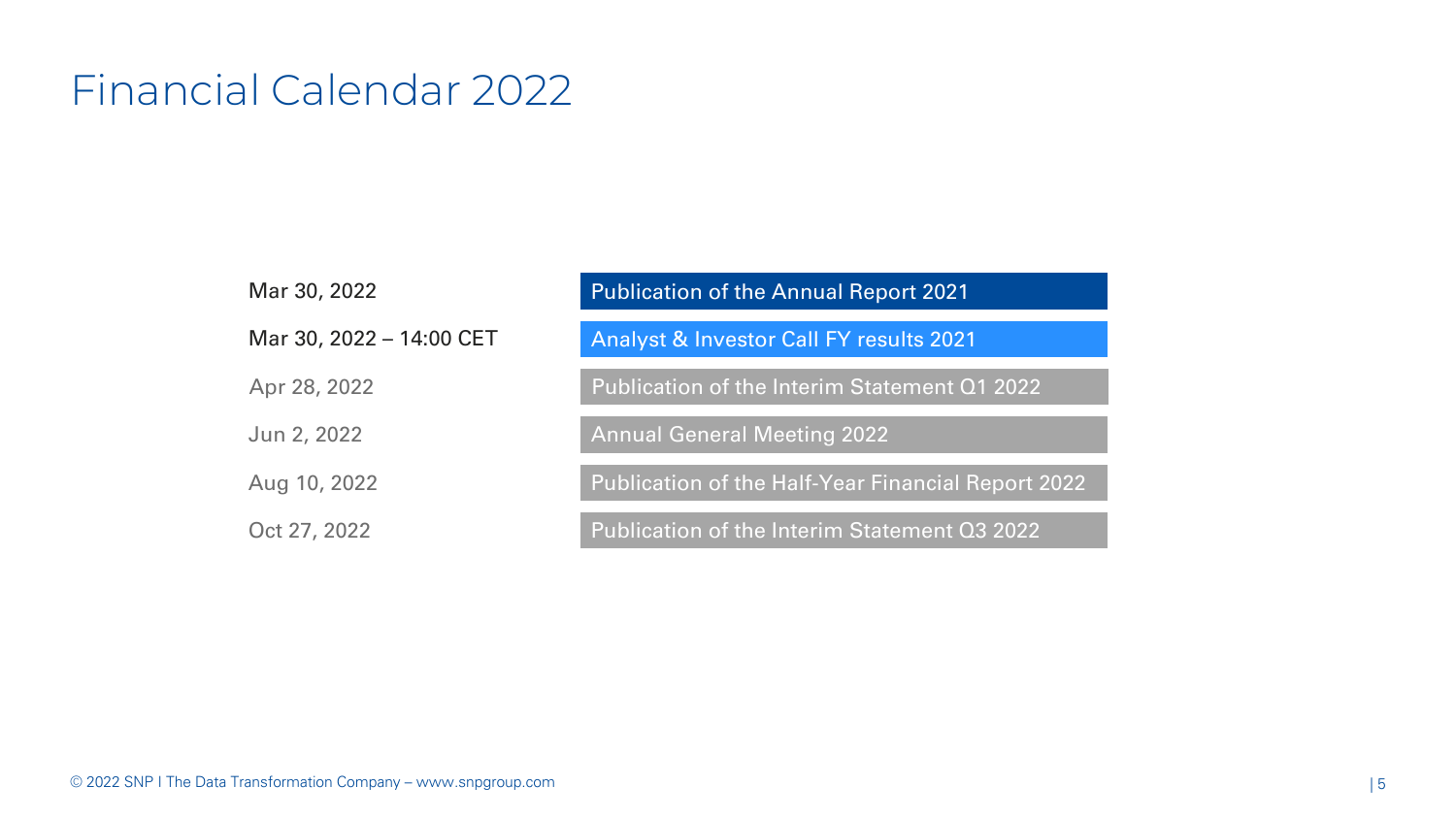### We are happy to take your questions



Michael Eberhardt Managing Director / CEO



Prof. Dr. Heiner Diefenbach Managing Director / CFO



Gregor Stöckler Managing Director / COO